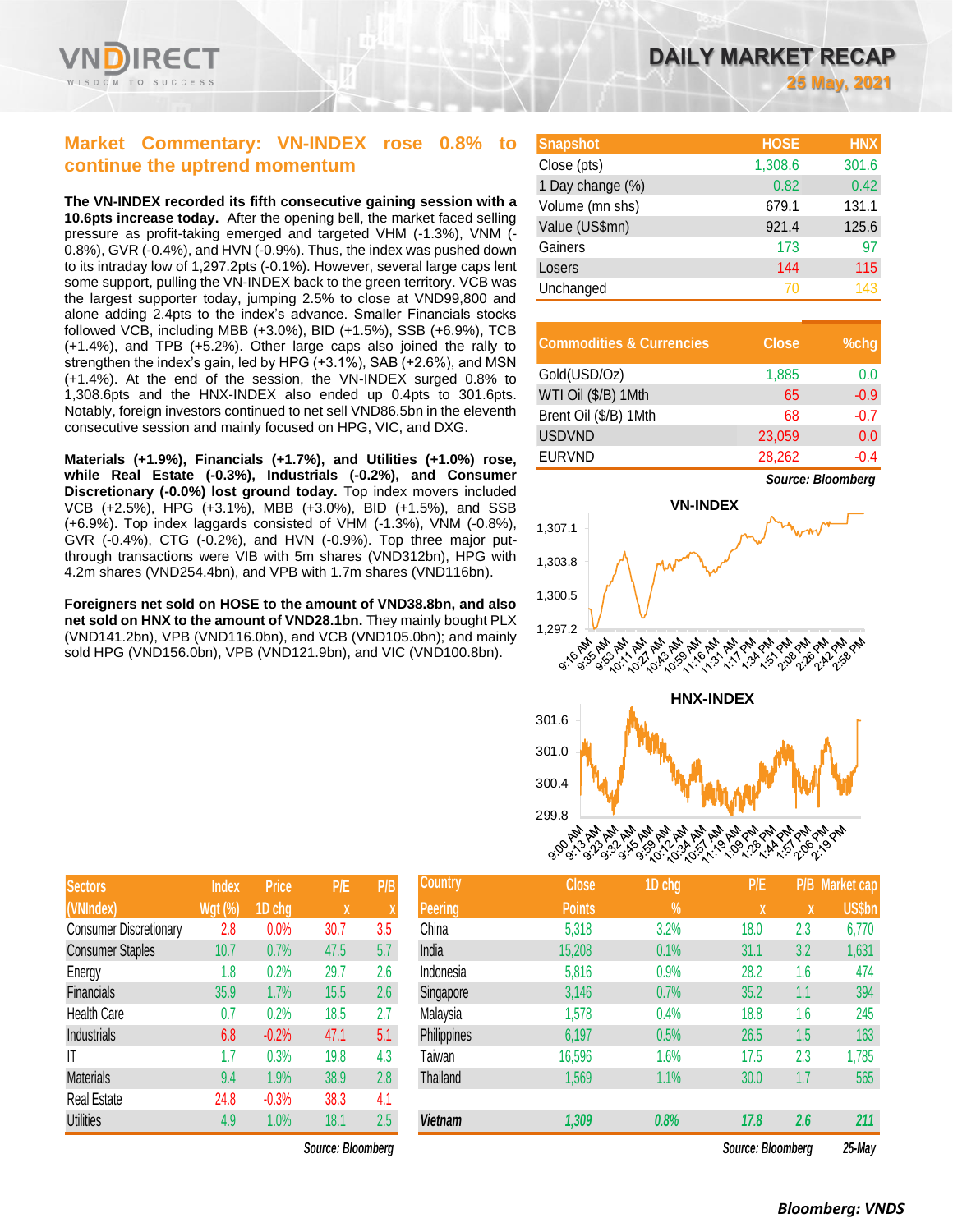

## **Market News**

### **Crude oil futures dip on weak spot demand**

Crude oil prices on Tuesday fell Rs 25 to Rs 4,800/barrel after the participants reduced their positions. On the Multi Commodity Exchange, crude oil for the June delivery dropped by Rs 25, or 0.52%, to Rs 4,800/barrel with a business volume of 8,335 lots. Globally, West Texas Intermediate crude oil was trading 0.67% lower at US\$65.61/barrel. Meanwhile, Brent crude, the international benchmark, fell 0.51% to trade at US\$68.11/barrel in New York. *(Bloomberg)*

### **HCM City issues instruction to prevent soaring land prices**

HCM City authorities have instructed districts to take urgent action to prevent speculators from exploiting the news about urban development planning. HCM City has experienced two land price escalations so far this year. Earlier this year, when Thu Duc City was established by merging districts 2, 9 and Thu Duc, the land price soared in the eastern part of HCM City. The news about urban development planning and the apartment shortage has created a new price level in Thu Duc City. It is very difficult to find apartments with selling prices below VND40m/square meter there. The latest land price fever in HCM City originated from the proposal on changing the five suburban districts Can Gio, Cu Chi, Binh Chanh, Hoc Mon and Nha Be into inner districts or cities in 2021-2030. Though the plan is still on paper, it has had an impact on land prices in suburban areas. The sharpest price increases can be seen in the suburban district of Can Gio. T. a local real estate broker, said that people had rushed to sell land since the news about Can Gio possibly shifting to a city was released. A 600 square meter land plot on Giong Ao Road in Can Thanh Town was offered at VND15bn, or VND25m/square meter. Another land plot on the same road, 180 square meters, was offered at VND19m/square meter. Meanwhile, garden land is cheaper. A landlord in Can Thanh Town is selling a land plot, 6,400 square meters, adjacent to Can Gio sea, at VND11m/square meter. Le Ba Chi Nhan, a respected economist, said that in 2018-2019, the property price in HCMC was at medium level or even lower than 2017. Only when Thu Duc City was about to be established did the land price begin soaring. HCM City authorities on May 21 released a series of instructions to district authorities and relevant departments to curb the price fever. The Architecture and Planning Department and the Department of Natural Resources (DNRE) and the Environment have been asked to make public the urban development plan so that people can access official information. DNRE, the Land Registry Office and local authorities have been requested to strictly observe the regulations on land-use rights transfers and changes in land-purpose in order to control phony transactions that push prices up. The Construction Department has been asked to inspect transactions and control real estate brokerage activities, and strengthen control over real estate projects. The results of the implementation of the tasks must be reported prior to May 31. *(Vietnamnet.vn)*

# **ETF monitor**

#### **All eyes on HSG and PDR**

#### **FTSE Vietnam Index: HSG in, DXG out**

For FTSE ETF rebalancing, HSG is likely to be added into ETF's portfolio, as it met all FTSE Vietnam Index requirements. On the other hand, DXG will be removed from FTSE ETF after falling into warning status of HOSE due to negative net profit in FY20.

Per this change, we estimate FTSE ETF will buy about 2.7m HSG shares and sell 4.0m DXG shares in this review to rebalance ETF's portfolio.

## **V.N.M ETF: PDR, HSG and KDH are likely to be added**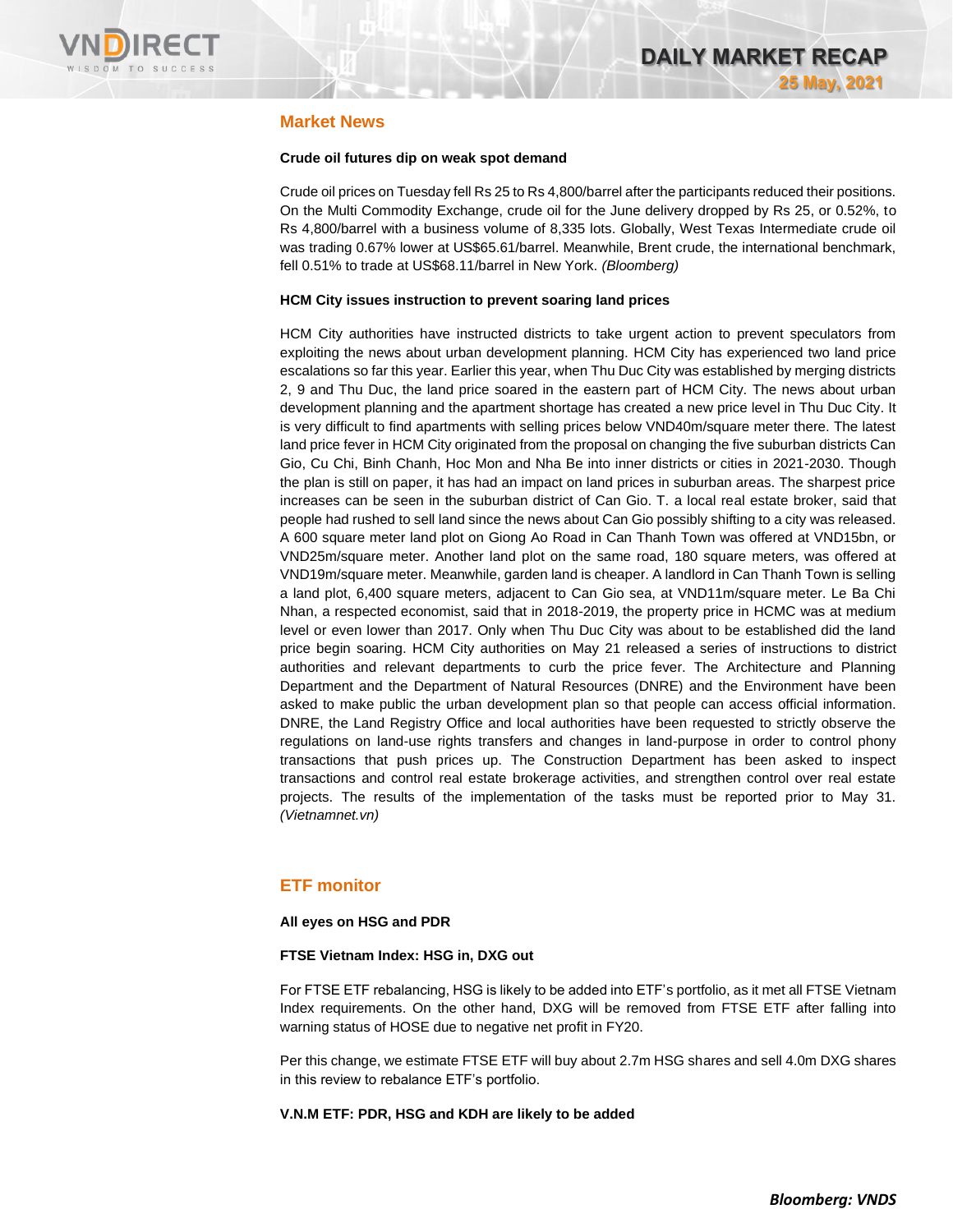

Based on data as of 21 May 2021, we estimate PDR, HSG and KDH will be included in V.N.M ETF in this rebalancing period since they met requirements to be constituents of MVIS Index, which is the based index of V.N.M ETF to track. We expect the country weight of Vietnam to stay at 70% of the index with the total number of Vietnam's stocks is 19.

**DAILY MARKET RECAP** 

**25 May, 2021**

We expect PDR, HSG and VNM to enjoy a stronger net-buying value from two ETFs, while HPG and NVL might experience the selling pressure in 2Q21 rebalancing.

*Read the full report[: HERE](https://nhanha-public-api.vndirect.com.vn/click/OGE0ODlmZDA3NTYyMzU3MDAxNzU2MmUzNWNiMzEyMTE=/NTA0NDY3ZjExYTc5NDY2MTlhMjUwZDZlNDEzMjkwZjI=/504467f11a7946619a250d6e413290f2-ETFMonitor_2Q21_20210525.pdf/cmVzZWFyY2hAdm5kaXJlY3QuY29tLnZu/MzExOTM=)*

## **Coverage Universe Update**

#### **FPT Corp (FPT) - Update - ADD (+26.9%)**

### **Rerating on surging new tech contract**

#### **4M21 results: double-digit revenue growth across all business segments**

FPT's net revenue rose 18.0% yoy to VND10,431bn in 4M21 thanks to double-digit revenue growth across all business sectors, forming 30.0% of our forecast. 4M21 net profit increased by 19.6 yoy to VND1,245bn, in line at 29.2% of our full-year projection. Therein, 4M21 top line witnessed an impressive recovery in Domestic IT services revenue (+45.2% yoy), Online advertising sales (+25.9% yoy), and Education & others (+58.6% yoy) after being hit by COVID-19 in 1H20. Signed revenue in 1Q21 reached VND4,489bn, increasing 43,1% yoy.

#### **FPT acquires Base.vn to accelerate domestic digital transformation (Dx)**

FPT announced its acquisition in Base.vn – a software as a service (SaaS) startup which provides cloud-based technology solutions to help small and medium enterprises (SMEs) assign their workflows, project, and human resources management via Dx. Base.vn currently has more than 5,000 customers in different sectors, 50 of which are the top ones in Asia./FPT, Base.vn align perfectly with FPT's strategy to target the market of over 800,000 SMEs in Vietnam, boosting the revenue of the domestic IT sector.

## **Reiterate our Add call with a higher SOP-based TP of VND117,000/share**

We reiterate our Add call with a higher TP of VND117,000 by rolling over our TP to mid-FY22F with minor increases in FY21-23F EPS. Our valuation is still based on the sum-of-parts methodology, with the P/E-based multiples approach for its three main business segments. We still apply multiples which are derived from the regional FY21-22F P/E average corresponding to each segment with a discount of 15% on technology and telecom peer's average P/E due to the distance in interest rates between Vietnam and other observed countries.

#### **Re-rating catalysts and downside risks**

Potential re-rating catalysts are a successful M&A deal with an overseas tech company and higherthan-expected signed IT services revenue. Downside risks include a shortage of high-quality IT personnel to achieve its long-term strategies and fewer tech contracts if COVID-19 prolongs and becomes more complicated.

*Read the full report[: HERE](https://apc01.safelinks.protection.outlook.com/?url=https%3A%2F%2Fv43o.trk.elasticemail.com%2Ftracking%2Fclick%3Fd%3D62sPyXieZYX6mGV3RunXFCgSe-15p1j2xjbnOJ2Ym3tdVX6P8EFgCFeK7un02NY5rPq5hYeaXpKjCp85uKCr1Qjv77NF_RPkOWGx5gXJLydeWXxF4oM3rCevSsLiM5DPu0U9jiZqu0uo4iXj85h08tE_59B9AQsFNeJokajuNg9Ue2w022kl-NalbfgId9_KHfhOEiJg1gMSpNpv6EX9vmw9ZvbeAaKCmQsZxg9PqIg19aNqpybKlqLxSr7GtIakzSZhssld5bYPXg5FSqFANYOKpLqLfhg5Qvh9m6IDfRTxdkDqOzkCJhhhOFLT-sh57x44kKYnxv4Oz-4gt2hvKUowJu0n0G45ip5IdaqxdpzpFU2v8ZsGpaqCaob_A0flWdExDi8YKg2XpcIvWsEHlrr0C_DlqH4ZReYQhaNW5MiF0&data=04%7C01%7Chien.hathu%40vndirect.com.vn%7C3e05e91159394cffd31f08d91f48b364%7C205877dd7b5242a0869607cbd63de0f4%7C0%7C0%7C637575219423054831%7CUnknown%7CTWFpbGZsb3d8eyJWIjoiMC4wLjAwMDAiLCJQIjoiV2luMzIiLCJBTiI6Ik1haWwiLCJXVCI6Mn0%3D%7C1000&sdata=y1Lrbgjtdx0fuMP2mjwpi6Jiq9IVYCRWPP6ctu2YrNo%3D&reserved=0)*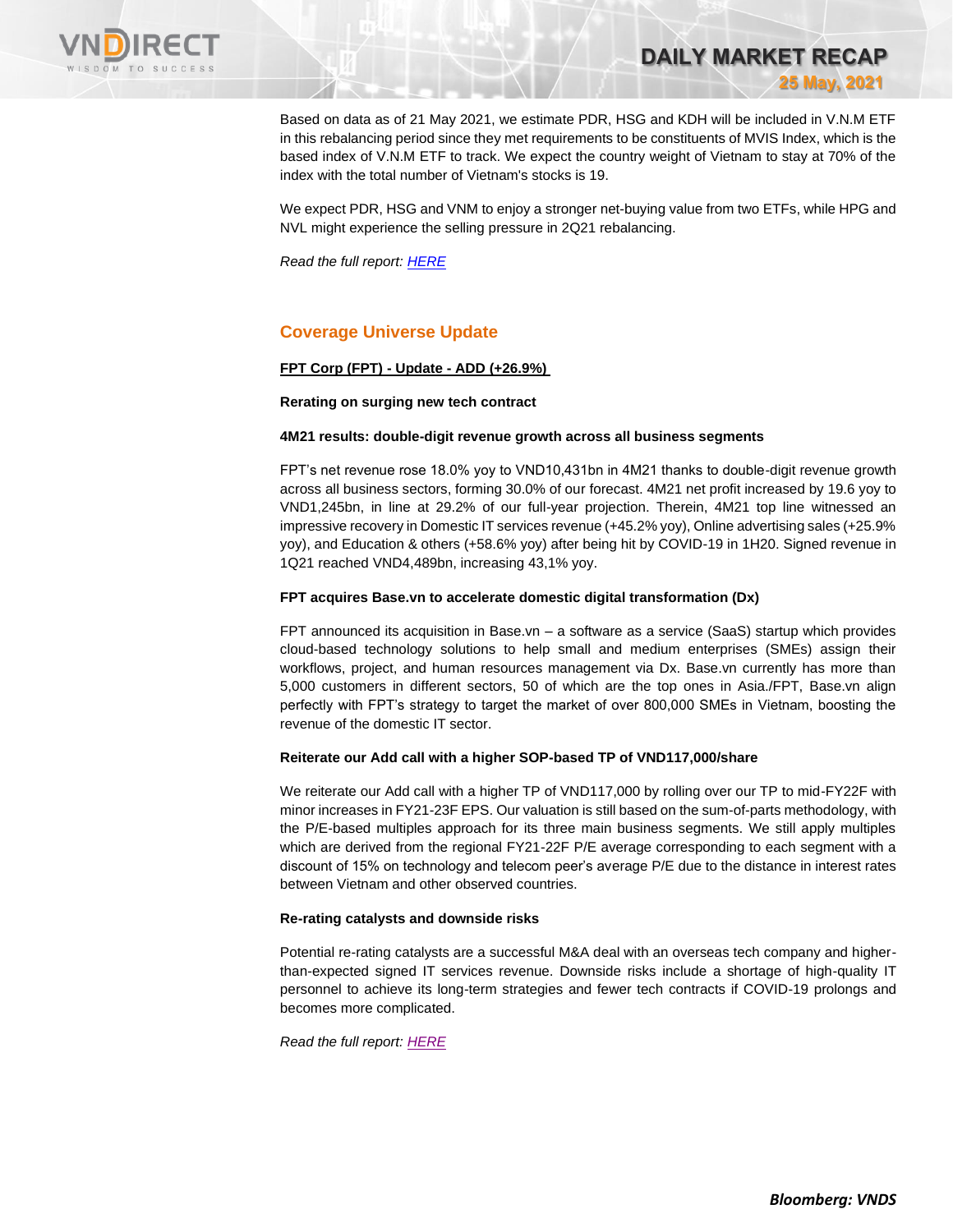

# **Textile & Garment Sector Note**

## **After rain comes the sun**

## **Positive signal in 1Q21**

In 1Q21, total export T&G value increased by 6% yoy, to US\$8.85bn thanks to the recovery of sales volume from Vietnam's main export market such as the U.S and Korea. Based on our estimates, 1Q21 aggregate revenue of listed T&G companies slid 7.6% yoy on subdued average selling prices. However, we saw gross margin (GM) improved by 1.6% pts yoy while selling expenses declined by 12 % yoy across the board thanks to 1) better product mix with higher GM (recycled yarns, gloves, backpack) 2) enjoying from low prices inventories since 4Q20, and 3) overseas marketing costcutting. As a result, 1Q21 aggregate net profit soared 38.2% yoy.

## **Riding on the demand surge of U.S and EU market**

U.S. and E.U. consumers have shown a strong pent-up demand after the lockdowns. U.S.'s GDP growth in 1Q21 increased by 6.4% - the best increase since 1984. Whereas personal consumption surged an annualized rate of 10.7% - the second-fastest since 1960. The Office of Textile and Apparel (OTEXA) showed that the T&G import value of the U.S. reached US\$24bn (+4.3% yoy). In addition, European Commission (E.C.) has sharply revised the regional GDP growth forecasts for 2021 and 2022 due to the significant recovery of E.U. economies.

## **We believe T&G companies are entering a new CAPEX expansion cycle**

STK aims to develop a Unitex synthetic fiber factory with an investment cost of US\$120m which will turn the company to be the second-largest yarn production manufacturer in Vietnam with a total capacity of 120,000 tons/year. In addition, large T&G companies aim to build new factories or upgrade capacity in order to capture opportunities emerging from EVFTA and RCEP. MSH and TCM target to expand 20.0% and 25.0% their manufacturing capacity, TNG plans to increase their capacity by 50.0% cotton factory.

## **Our top picks are STK and MSH, while TCM is on the watchlist**

Our sector picks are STK and MSH because of the promising outlook of recycled yarns and (Free On Board) FOB businesses, respectively. We also like TCM with its new cooperation with Adidas, but the current surge in stock price has fully reflected its prospect.

*Read the full report[: HERE](https://nhanha-public-api.vndirect.com.vn/click/OGE0ODlmZDA3MDFjZjM0OTAxNzAxZWQ4OTRkZjAwMDk=/N2ZmOWVkYTEyYzY4NGViODg3MzA2MDZmZjU0ZDhhNDY=/7ff9eda12c684eb88730606ff54d8a46-Textile_SectorNote_1Q21_20210225.pdf/cmVzZWFyY2hAdm5kaXJlY3QuY29tLnZu/MzEyMDE=)*

# **Notable Corporate Events**

**Mobile World Investment Corporation (MWG VN, HOSE) - Business results:** MWG' s net revenue and net profit surged 23% yoy and 69% yoy, respectively, reaching VND9,620bn and VND350bn in Apr 2021. According to the management, the better results were mainly due to the low base in Apr 2020 as MWG closed 600 stories amid the Covid-19. *(ndh.vn)*

*<to be continued>*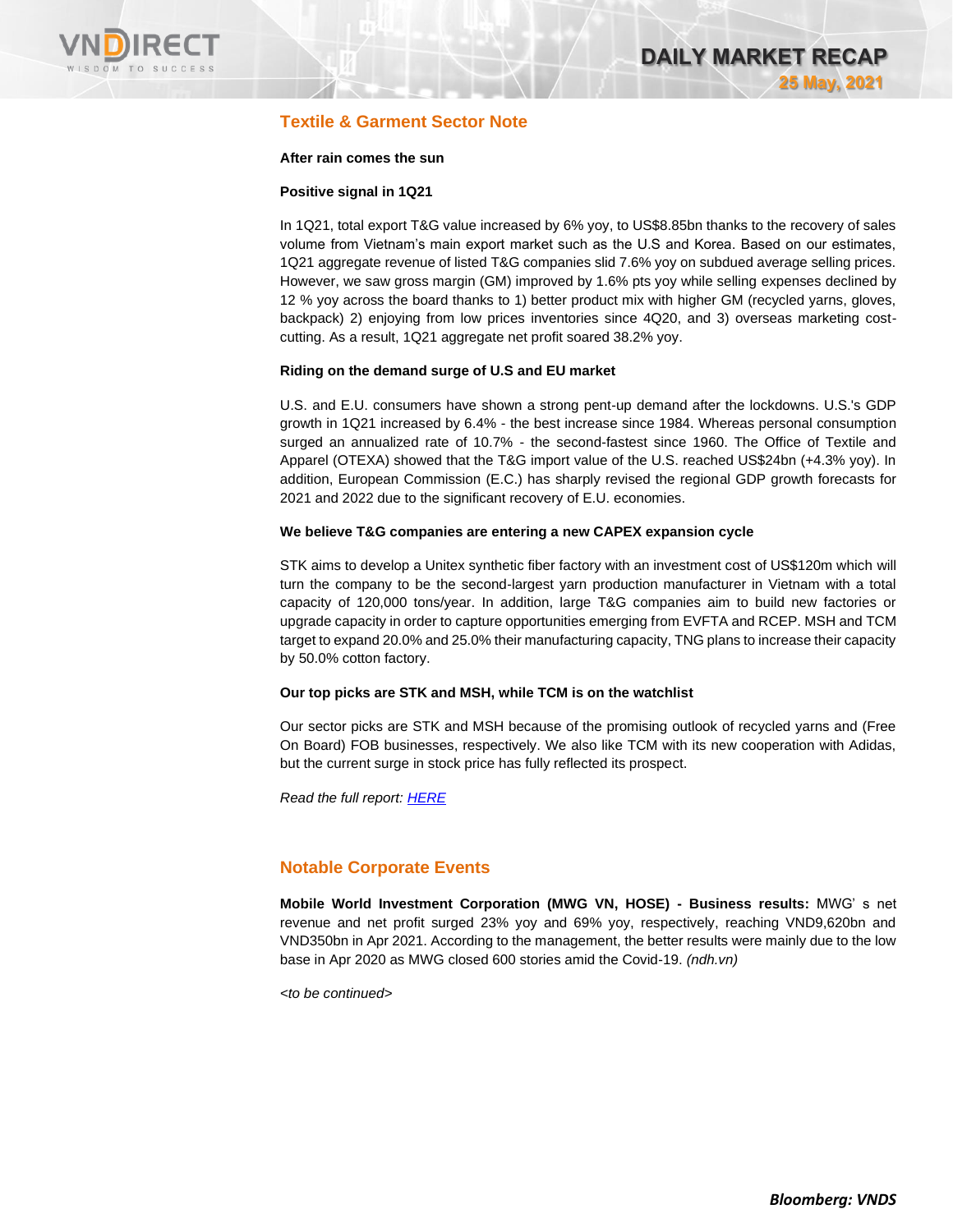# **COVERAGE SUMMARY**

|                 |                    | <b>Adjusted target</b> |                       |               |                       |                      |
|-----------------|--------------------|------------------------|-----------------------|---------------|-----------------------|----------------------|
| <b>Ticker</b>   | <b>Close price</b> | price                  | <b>Dividend yield</b> | <b>Upside</b> | <b>Recommendation</b> | <b>Latest report</b> |
|                 |                    |                        |                       |               |                       |                      |
| <b>ACB</b>      | 38,000             | 39,500                 | 0.0%                  | 3.9%          | <b>ADD</b>            | Link                 |
| <b>ACV</b>      | 70,000             | 87,500                 | 1.3%                  | 26.3%         | <b>ADD</b>            | $Link$               |
| <b>CRE</b>      | 42,400             | 33,700                 | 2.3%                  | $-18.2%$      | <b>HOLD</b>           | Link                 |
| <b>CTG</b>      | 51,100             | 53,700                 | 1.0%                  | 6.1%          | <b>ADD</b>            | Link                 |
| <b>DBC</b>      | 56,000             | 70,000                 | 2.7%                  | 27.7%         | ADD                   | Link                 |
| <b>DPM</b>      | 19,000             | 24,100                 | 7.3%                  | 34.2%         | <b>ADD</b>            | Link                 |
| <b>DRC</b>      | 28,150             | 25,500                 | 3.6%                  | $-5.9%$       | <b>ADD</b>            | Link                 |
| <b>FPT</b>      | 93,800             | 117,000                | 2.1%                  | 26.9%         | <b>ADD</b>            | Link                 |
| GAS             | 82,900             | 97,300                 | 4.3%                  | 21.7%         | <b>ADD</b>            | Link                 |
| <b>GMD</b>      | 38,950             | 44,900                 | 4.3%                  | 19.6%         | <b>HOLD</b>           | Link                 |
| <b>HDG</b>      | 43,750             | 50,300                 | 2.6%                  | 17.6%         | ADD                   | Link                 |
| <b>HPG</b>      | 67,400             | 65,400                 | 0.7%                  | $-2.3%$       | <b>ADD</b>            | Link                 |
| <b>KBC</b>      | 33,700             | 57,500                 | 1.5%                  | 72.1%         | ADD                   | Link                 |
| <b>KDC</b>      | 56,800             | 65,000                 | 2.9%                  | 17.3%         | <b>ADD</b>            | Link                 |
| <b>KDH</b>      | 37,050             | 35,100                 | 1.4%                  | $-3.9%$       | <b>HOLD</b>           | Link                 |
| <b>LPB</b>      | 23,900             | 26,000                 | 0.0%                  | 8.8%          | <b>HOLD</b>           | Link                 |
| <b>MBB</b>      | 35,800             | 41,700                 | 0.0%                  | 16.5%         | ADD                   | Link                 |
| <b>MML</b>      | 58,500             | 60,500                 | 0.0%                  | 3.4%          | <b>ADD</b>            | Link                 |
| <b>MSH</b>      | 52,600             | 61,000                 | 6.6%                  | 22.6%         | ADD                   | Link                 |
| <b>MWG</b>      | 146,000            | 173,000                | 1.0%                  | 19.5%         | <b>ADD</b>            | Link                 |
| <b>NLG</b>      | 38,600             | 38,000                 | 1.2%                  | $-0.4%$       | ADD                   | Link                 |
| NT <sub>2</sub> | 19,500             | 28,400                 | 10.3%                 | 55.9%         | <b>ADD</b>            | Link                 |
| <b>NVL</b>      | 135,500            | 100,500                | 0.0%                  | $-25.8%$      | <b>HOLD</b>           | Link                 |
| <b>PHP</b>      | 16,800             | 24,200                 | 3.3%                  | 47.4%         | <b>ADD</b>            | $Link$               |
| <b>PLC</b>      | 26,000             | 30,900                 | 7.7%                  | 26.5%         | ADD                   | Link                 |
| <b>PNJ</b>      | 101,900            | 99,500                 | 1.8%                  | $-0.6%$       | <b>HOLD</b>           | $Link$               |
| <b>POW</b>      | 11,900             | 13,300                 | 2.5%                  | 14.3%         | ADD                   | Link                 |
| <b>PPC</b>      | 23,850             | 27,400                 | 9.1%                  | 24.0%         | <b>ADD</b>            | Link                 |
| <b>PVD</b>      | 20,600             | 22,900                 | 0.0%                  | 11.2%         | ADD                   | Link                 |
| <b>PVS</b>      | 22,700             | 22,400                 | 3.1%                  | 1.8%          | <b>HOLD</b>           | $Link$               |
| <b>PVT</b>      | 16,900             | 19,800                 | 3.0%                  | 20.1%         | ADD                   | Link                 |
| <b>SCS</b>      | 130,800            | 161,400                | 4.4%                  | 27.8%         | <b>ADD</b>            | $Link$               |
| <b>STK</b>      | 33,000             | 41,000                 | 4.2%                  | 28.5%         | ADD                   | Link                 |
| <b>TCB</b>      | 51,600             | 40,400                 | 0.0%                  | $-21.7%$      | <b>ADD</b>            | Link                 |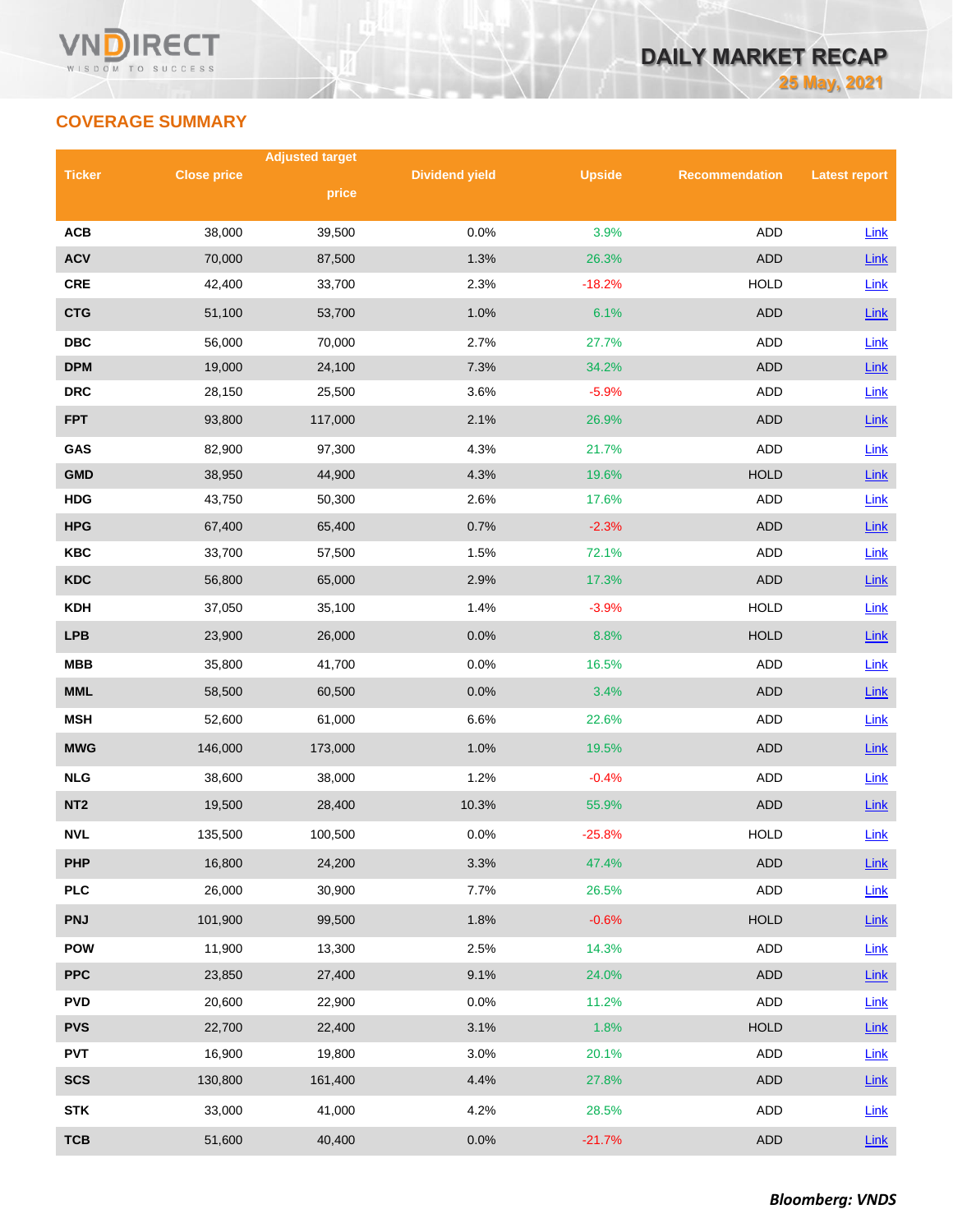

# **DAILY MARKET RECAP**

**25 May, 2021**

|               |                    | <b>Adjusted target</b> |                       |               |                       |                      |  |
|---------------|--------------------|------------------------|-----------------------|---------------|-----------------------|----------------------|--|
| <b>Ticker</b> | <b>Close price</b> | price                  | <b>Dividend yield</b> | <b>Upside</b> | <b>Recommendation</b> | <b>Latest report</b> |  |
| <b>TCM</b>    | 89,000             | N/A                    | 1.1%                  | N/A           | N/A                   | Link                 |  |
| <b>VCB</b>    | 99,800             | 111,400                | 0.8%                  | 12.4%         | <b>ADD</b>            | Link                 |  |
| <b>VHC</b>    | 39,700             | 50,000                 | 5.1%                  | 31.0%         | ADD                   | Link                 |  |
| <b>VHM</b>    | 104,600            | 134,300                | 0.0%                  | 28.4%         | <b>ADD</b>            | $Link$               |  |
| <b>VIB</b>    | 61,000             | 45,300                 | $0.0\%$               | $-25.7%$      | <b>HOLD</b>           | Link                 |  |
| <b>VJC</b>    | 113,300            | 143,100                | 0.0%                  | 26.3%         | <b>HOLD</b>           | $Link$               |  |
| <b>VNM</b>    | 90,500             | 127,000                | 4.2%                  | 44.5%         | ADD                   | Link                 |  |
| <b>VPB</b>    | 66,800             | 56,300                 | 0.0%                  | $-15.7%$      | <b>HOLD</b>           | <b>Link</b>          |  |
| <b>VRE</b>    | 31,200             | 38,000                 | 4.7%                  | 26.5%         | <b>ADD</b>            | Link                 |  |
| <b>VTP</b>    | 93,700             | 106,200                | 1.5%                  | 14.8%         | <b>ADD</b>            | Link                 |  |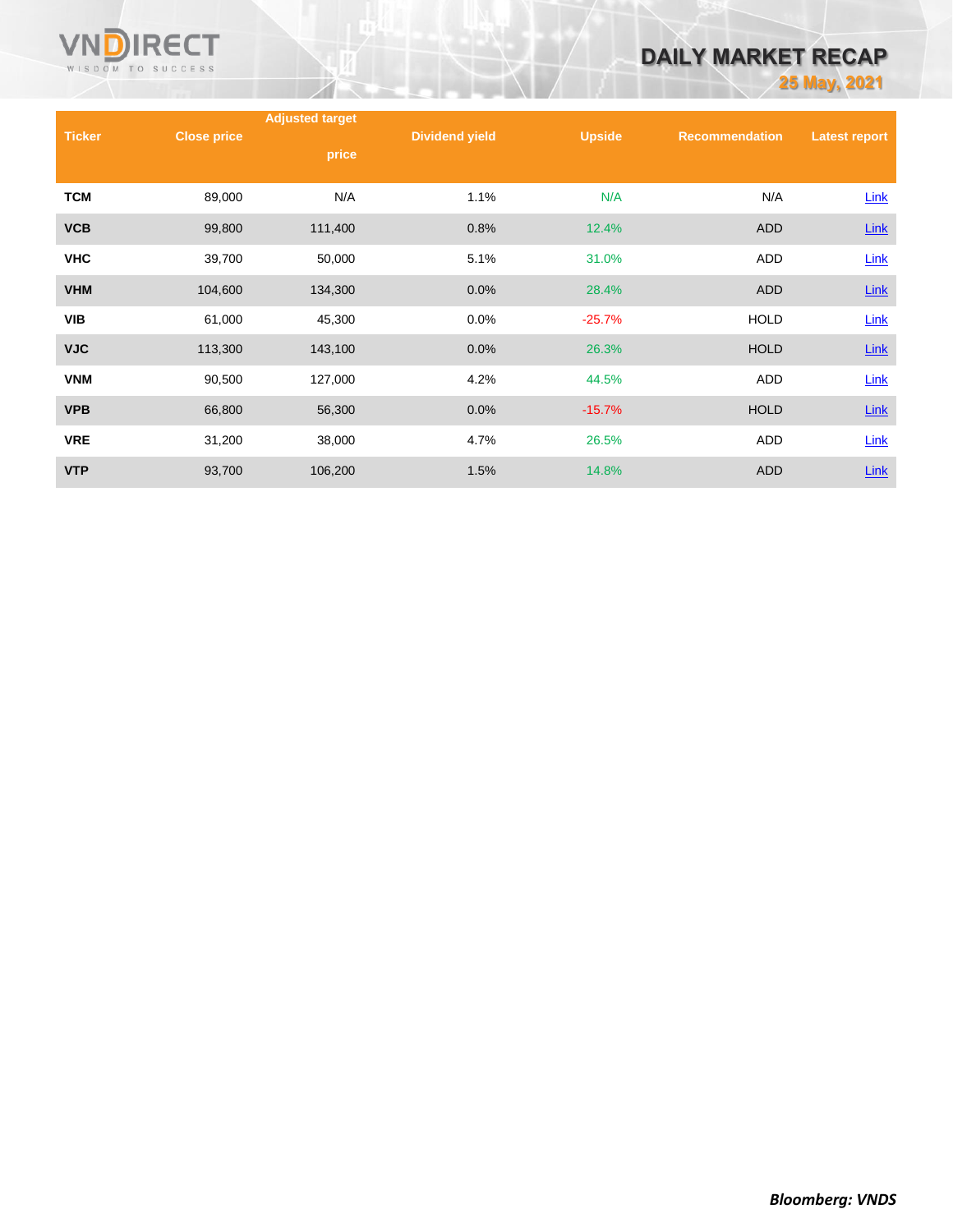# **MARKET MOVEMENTS**

WISDOM TO SUCCESS

**RECT** 

|                    | <b>HOSE</b>  |       |      |         |              |  |  |  |  |  |
|--------------------|--------------|-------|------|---------|--------------|--|--|--|--|--|
| <b>Top gainers</b> |              |       |      |         | <b>VND</b>   |  |  |  |  |  |
| <b>Ticker</b>      | Last         | Chg   | %chg | Vol.    | <b>Index</b> |  |  |  |  |  |
|                    | <b>Price</b> |       |      |         | impact       |  |  |  |  |  |
| <b>DCL</b>         | 41,300       | 2,700 | 6.99 | 991,700 | 0.041        |  |  |  |  |  |
| <b>COM</b>         | 45,950       | 3,000 | 6.98 | 100     | 0.011        |  |  |  |  |  |
| <b>TMP</b>         | 45,950       | 3,000 | 6.98 | 65,300  | 0.056        |  |  |  |  |  |
| <b>PSH</b>         | 28,350       | 1,850 | 6.98 | 1.92MLN | 0.062        |  |  |  |  |  |
| PIT                | 5,990        | 390   | 6.96 | 28,800  | 0.002        |  |  |  |  |  |

| <b>Top losers</b>     |              |          |         |         | <b>VND</b>   |
|-----------------------|--------------|----------|---------|---------|--------------|
| <b>Ticker</b><br>Last |              | Chg      | $%$ chg | Vol.    | <b>Index</b> |
|                       | <b>Price</b> |          |         |         | impact       |
| <b>TTE</b>            | 9,150        | $-680$   | $-6.92$ | 1,600   | $-0.005$     |
| <b>GTA</b>            | 14,000       | $-1,000$ | $-6.67$ | 9,400   | $-0.003$     |
| <b>KMR</b>            | 5,610        | $-390$   | $-6.50$ | 1.20MLN | $-0.006$     |
| <b>VSI</b>            | 19,700       | $-1,300$ | $-6.19$ | 9,300   | $-0.005$     |
| <b>VDP</b>            | 35,500       | $-2,000$ | $-5.33$ | 9,600   | $-0.009$     |

| <b>Top index movers</b> |              |       |         |               |              |  |  |  |
|-------------------------|--------------|-------|---------|---------------|--------------|--|--|--|
| <b>Ticker</b>           | Last         | Cha   | $%$ chg | Vol.          | <b>Index</b> |  |  |  |
|                         | <b>Price</b> |       |         |               | impact       |  |  |  |
| <b>VCB</b>              | 99,800       | 2,400 | 2.46    | 3.82MLN       | 2.367        |  |  |  |
| <b>HPG</b>              | 67,400       | 2,000 | 3.06    | 22.69MLN      | 1.762        |  |  |  |
| <b>MBB</b>              | 35,800       | 1,050 |         | 3.02 22.79MLN | 0.782        |  |  |  |
| <b>BID</b>              | 46,700       | 700   | 1.52    | 6.33MLN       | 0.749        |  |  |  |
| <b>SSB</b>              | 34,850       | 2,250 | 6.90    | 3.73MLN       | 0.723        |  |  |  |

| <b>VND</b><br><b>Top index laggers</b> |              |          |         |          |              |  |  |  |
|----------------------------------------|--------------|----------|---------|----------|--------------|--|--|--|
| <b>Ticker</b>                          | Last         | Cha      | $%$ chg | Vol.     | <b>Index</b> |  |  |  |
|                                        | <b>Price</b> |          |         |          | impact       |  |  |  |
| <b>VHM</b>                             | 104.600      | $-1,400$ | $-1.32$ | 2.87MLN  | $-1.247$     |  |  |  |
| <b>VNM</b>                             | 90,500       | $-700$   | $-0.77$ | 2.79MLN  | $-0.389$     |  |  |  |
| <b>GVR</b>                             | 27,000       | $-100$   | $-0.37$ | 5.60MLN  | $-0.106$     |  |  |  |
| <b>CTG</b>                             | 51,100       | $-100$   | $-0.20$ | 10.88MLN | $-0.099$     |  |  |  |
| <b>HVN</b>                             | 26,700       | $-250$   | $-0.93$ | 579,300  | $-0.094$     |  |  |  |

|               | <b>VND</b><br>Top liquidity |       |         |                  |                 |            | <b>Top liquidity</b> |     |      |                 | <b>VND</b>      |
|---------------|-----------------------------|-------|---------|------------------|-----------------|------------|----------------------|-----|------|-----------------|-----------------|
| <b>Ticker</b> | Last<br><b>Price</b>        | Chg   | $%$ chg | Val.             | Index           | Ticker     | Last<br><b>Price</b> | Chg | %chg | Val.<br>(VNDbn) | <b>Index</b>    |
| <b>VPB</b>    | 66.800                      | 100   | 0.15    | (VNDbn)<br>2.120 | impact<br>0.065 | <b>SHB</b> | 29.400               | 200 | 0.68 | 509             | impact<br>0.441 |
| <b>HPG</b>    | 67,400                      | 2,000 | 3.06    | 1,506            | 1.762           | <b>PVS</b> | 22,700               | 800 | 3.65 | 361             | 0.273           |
| <b>MBB</b>    | 35,800                      | 1.050 | 3.02    | 803              | 0.782           | THD        | 196.600              | 800 | 0.41 | 317             | 0.300           |
| <b>HSG</b>    | 40,200                      | 2,200 | 5.79    | 777              | 0.260           | <b>SHS</b> | 34,100               | 600 | 1.79 | 301             | 0.169           |
| <b>STB</b>    | 29,350                      | 450   | .56     | 711              | 0.226           | <b>NVB</b> | 18.000               | 600 | 3.45 | 204             | 0.352           |

*Source: Bloomberg*

|                    |              | <b>HOSE</b> |      |         |            |             |              | <b>HNX</b> |       |        |            |
|--------------------|--------------|-------------|------|---------|------------|-------------|--------------|------------|-------|--------|------------|
| <b>Top gainers</b> |              |             |      |         | <b>VND</b> | Top gainers |              |            |       |        | <b>VND</b> |
| Ticker             | Last         | Chg         | %chg | Vol.    | Index      | Ticker      | Last         | Chg        | %chg  | Vol.   | Index      |
|                    | <b>Price</b> |             |      |         | impact     |             | <b>Price</b> |            |       |        | impact     |
| DCL                | 41,300       | 2,700       | 6.99 | 991,700 | 0.041      | <b>MHL</b>  | 5,500        | 500        | 10.00 | 16,638 | 0.001      |
| COM                | 45,950       | 3,000       | 6.98 | 100     | 0.011      | <b>PSW</b>  | 7,800        | 700        | 9.86  | 5,000  | 0.004      |
| TMP                | 45,950       | 3,000       | 6.98 | 65,300  | 0.056      | <b>BTW</b>  | 38,000       | 3,400      | 9.83  | 129    | 0.007      |
| <b>PSH</b>         | 28,350       | 1,850       | 6.98 | 1.92MLN | 0.062      | <b>VTL</b>  | 14,800       | 1,300      | 9.63  | 200    | 0.006      |
| PIT                | 5,990        | 390         | 6.96 | 28,800  | 0.002      | <b>DPC</b>  | 17,500       | 1,500      | 9.38  | 200    | 0.003      |
|                    |              |             |      |         |            |             |              |            |       |        |            |

| <b>Top losers</b> |              |          |         |        | VND          | <b>Top losers</b> |              |          |          |       | <b>VND</b> |
|-------------------|--------------|----------|---------|--------|--------------|-------------------|--------------|----------|----------|-------|------------|
| Ticker            | Last         | Chg      | %chg    | Vol.   | <b>Index</b> | Ticker            | Last         | Chg      | $%$ chg  | Vol.  | Index      |
|                   | <b>Price</b> |          |         |        | impact       |                   | <b>Price</b> |          |          |       | impact     |
| TTE               | 9.150        | $-680$   | $-6.92$ | 600, ا | $-0.005$     | THS               | 42,300       | $-4,700$ | $-10.00$ | 2,500 | $-0.012$   |
| <b>GTA</b>        | 14,000       | $-1,000$ | $-6.67$ | 9.400  | $-0.003$     | TPP               | 10,100       | $-1.100$ | $-9.82$  | 300   | $-0.011$   |
| kmr               | 5.610        | $-390$   | $-6.50$ | .20MLN | $-0.006$     | <b>SMT</b>        | 8.600        | $-900$   | $-9.47$  | 4.500 | $-0.003$   |
| <b>VSI</b>        | 19,700       | $-1,300$ | $-6.19$ | 9,300  | $-0.005$     | SJ <sub>1</sub>   | 14,900       | $-1,500$ | $-9.15$  | 2,600 | $-0.017$   |
| <b>VDP</b>        | 35,500       | $-2,000$ | $-5.33$ | 9,600  | $-0.009$     | VE3               | 7,100        | $-700$   | $-8.97$  | 8.700 | $-0.001$   |

|            | <b>VND</b><br><b>Top index movers</b> |       |         |               |              |            | <b>VND</b><br><b>Top index movers</b> |     |         |               |              |  |  |
|------------|---------------------------------------|-------|---------|---------------|--------------|------------|---------------------------------------|-----|---------|---------------|--------------|--|--|
| Ticker     | Last                                  | Chg   | $%$ chg | Vol.          | <b>Index</b> | Ticker     | Last                                  | Chg | $%$ chg | Vol.          | <b>Index</b> |  |  |
|            | <b>Price</b>                          |       |         |               | impact       |            | <b>Price</b>                          |     |         |               | impact       |  |  |
| VCB        | 99,800                                | 2.400 | 2.46    | 3.82MLN       | 2.367        | <b>SHB</b> | 29.400                                | 200 |         | 0.68 21.44MLN | 0.441        |  |  |
| <b>HPG</b> | 67,400                                | 2,000 |         | 3.06 22.69MLN | 1.762        | <b>NVB</b> | 18,000                                | 600 |         | 3.45 11.42MLN | 0.352        |  |  |
| MBB        | 35,800                                | 1.050 |         | 3.02 22.79MLN | 0.782        | THD        | 196.600                               | 800 | 0.41    | 1.62MLN       | 0.300        |  |  |
| <b>BID</b> | 46,700                                | 700   | 1.52    | 6.33MLN       | 0.749        | <b>PVS</b> | 22,700                                | 800 | 3.65    | 15.84MLN      | 0.273        |  |  |
| SSB        | 34,850                                | 2.250 | 6.90    | 3.73MLN       | 0.723        | <b>SHS</b> | 34,100                                | 600 | 1.79    | 8.92MLN       | 0.169        |  |  |
|            |                                       |       |         |               |              |            |                                       |     |         |               |              |  |  |

| VND<br>Top index laggers |                      |          |         |          |                        | <b>VND</b><br>Top index laggers |                      |          |         |         |                 |  |
|--------------------------|----------------------|----------|---------|----------|------------------------|---------------------------------|----------------------|----------|---------|---------|-----------------|--|
| Ticker                   | Last<br><b>Price</b> | Chg      | $%$ chg | Vol.     | <b>Index</b><br>impact | Ticker                          | Last<br><b>Price</b> | Chg      | $%$ chg | Vol.    | Index<br>impact |  |
| VHM                      | 104.600              | $-1.400$ | $-1.32$ | 2.87MLN  | $-1.247$               | <b>BAB</b>                      | 25.500               | $-200$   | $-0.78$ | 83.800  | $-0.182$        |  |
| VNM                      | 90,500               | $-700$   | $-0.77$ | 2.79MLN  | $-0.389$               | VC <sub>3</sub>                 | 20,200               | $-800$   | $-3.81$ | 95.900  | $-0.070$        |  |
| GVR                      | 27,000               | $-100$   | $-0.37$ | 5.60MLN  | $-0.106$               | <b>NDN</b>                      | 23.100               | -800     | $-3.35$ | 731.120 | $-0.068$        |  |
| <b>CTG</b>               | 51.100               | $-100$   | $-0.20$ | 10.88MLN | $-0.099$               | <b>NTP</b>                      | 42,000               | $-1.000$ | $-2.33$ | 164.627 | $-0.051$        |  |
| HVN                      | 26.700               | $-250$   | $-0.93$ | 579.300  | $-0.094$               | CEO                             | 9.700                | $-200$   | $-2.02$ | 1.87MLN | $-0.044$        |  |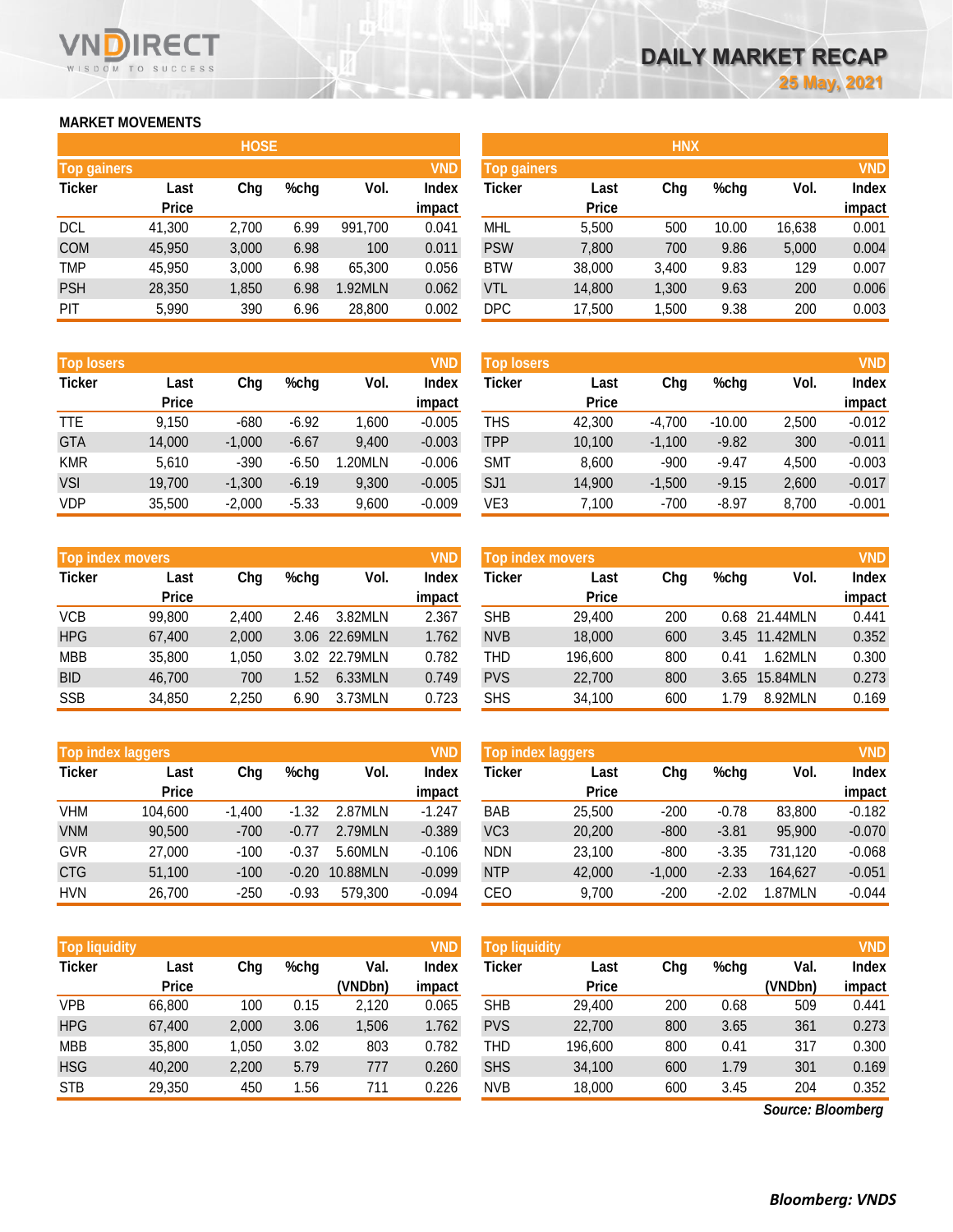

# **FOREIGN ACTIVITIES**

| <b>Volume (Mn'shs)</b> | <b>HOSE</b> | <b>HNX</b> | Value (VND'bn)        | <b>HOSE</b> | <b>HNX</b> |
|------------------------|-------------|------------|-----------------------|-------------|------------|
| <b>BUY</b>             | 21.7        | 0.8        | <b>BUY</b>            | 1,108.5     | 27.5       |
| % of market            | 3.3%        | 0.6%       | % of market           | 5.3%        | 1.0%       |
| <b>SELL</b>            | 22.0        | 1.6        | <b>SELL</b>           | 1,147.3     | 55.6       |
| % of market            | 3.4%        | 1.3%       | % of market           | 5.5%        | 1.9%       |
| <b>NET BUY (SELL)</b>  | (0.3)       | (0.8)      | <b>NET BUY (SELL)</b> | (38.8)      | (28.1)     |

*Source: HSX, HNX*





HOSE HNX

| <b>YTD ACCUMULATION</b> |             |            |                       |             |            |
|-------------------------|-------------|------------|-----------------------|-------------|------------|
| <b>Volume (MIn'shs)</b> | <b>HOSE</b> | <b>HNX</b> | <b>Value (VND'bn)</b> | <b>HOSE</b> | <b>HNX</b> |
| <b>BUY</b>              | 3,008.6     | 105.2      | <b>BUY</b>            | 133,765.4   | 2,413.6    |
| % of market             | 4.7%        | 0.7%       | % of market           | 8.3%        | 1.4%       |
| <b>SELL</b>             | 3,830.4     | 139.5      | <b>SELL</b>           | 163,867.4   | 2,641.4    |
| % of market             | 6.0%        | $1.0\%$    | % of market           | 10.1%       | 1.6%       |
| <b>NET BUY (SELL)</b>   | (821.8)     | (34.3)     | <b>NET BUY (SELL)</b> | (30, 102.0) | (227.8)    |

*Source: HSX, HNX*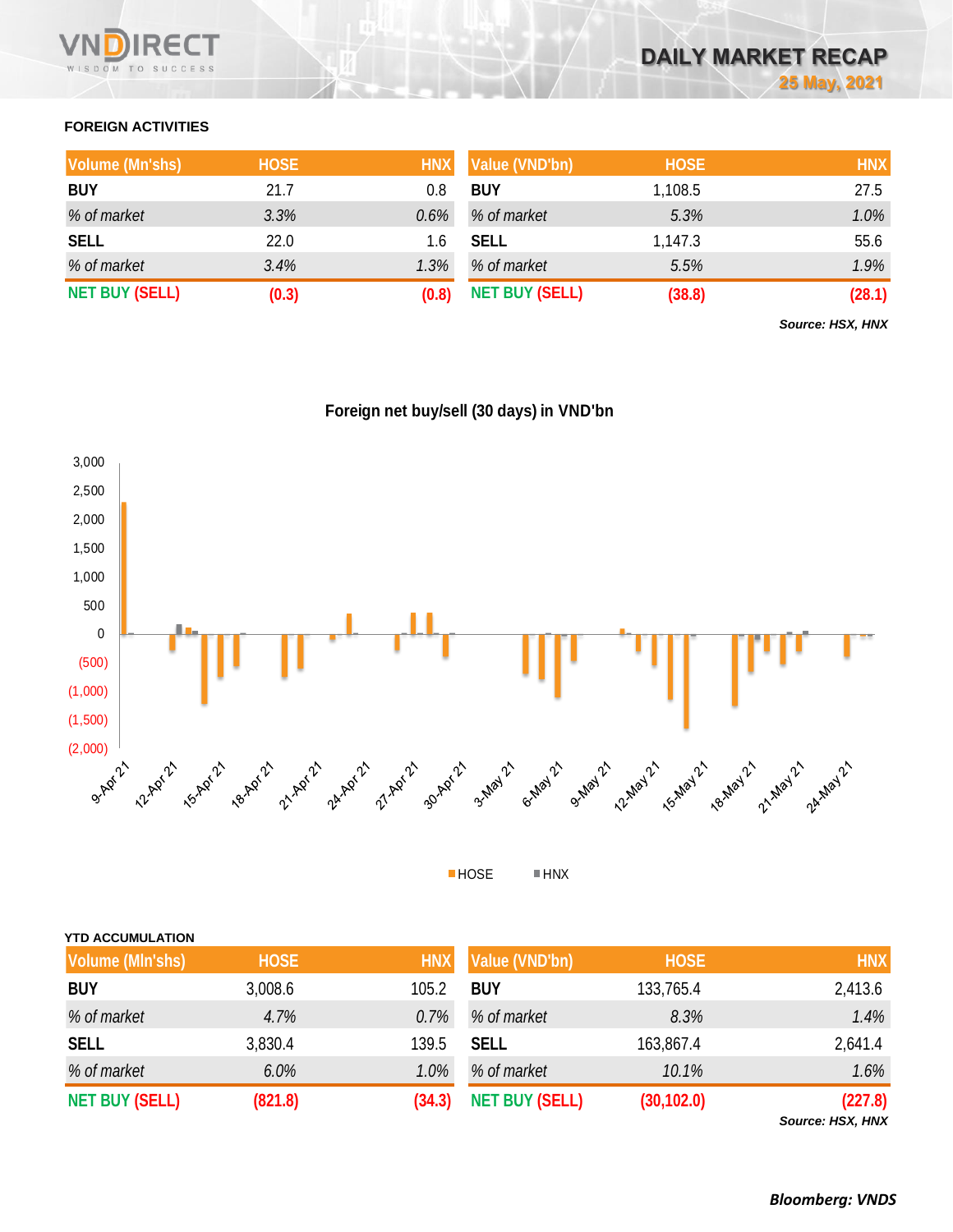# **FOREIGN ACTIVITIES**

WISDOM TO SUCCESS

**RECT** 

|               |                               | <b>HOSE</b> |         |       |                        | <b>HNX</b>                           |                   |        |         |       |                 |  |
|---------------|-------------------------------|-------------|---------|-------|------------------------|--------------------------------------|-------------------|--------|---------|-------|-----------------|--|
|               | Top buy by foreigners (value) |             |         |       | <b>VND'bn</b>          | <b>Top buy by foreigners (value)</b> |                   |        |         |       |                 |  |
| <b>Ticker</b> | <b>Last Price</b>             | Chg         | %chg    | Value | <b>Index</b><br>impact | Ticker                               | <b>Last Price</b> | Chg    | %chg    | Value | Index<br>impact |  |
| <b>PLX</b>    | 56,200                        | $-100$      | $-0.18$ | 141.2 | $-0.034$               | THD                                  | 196,600           | 800    | 0.41    | 11.4  | 0.000           |  |
| <b>VPB</b>    | 66,800                        | 100         | 0.15    | 116.0 | 0.065                  | <b>PVS</b>                           | 22,700            | 800    | 3.65    | 6.6   | 0.000           |  |
| <b>VCB</b>    | 99,800                        | 2,400       | 2.46    | 105.0 | 2.367                  | <b>PVI</b>                           | 34,300            | 900    | 2.69    | 3.9   | 0.000           |  |
| <b>VNM</b>    | 90,500                        | $-700$      | $-0.77$ | 97.8  | $-0.389$               | PAN                                  | 25,000            | $-300$ | $-1.19$ | 1.8   | 0.000           |  |
| PNJ           | 101,900                       | 0           | 0.00    | 84.6  | 0.000                  | <b>BVS</b>                           | 24,200            | 1,400  | 6.14    | 0.5   | 0.000           |  |

| <b>HNX</b>    |                               |        |         |       |              |  |  |  |  |  |  |  |  |
|---------------|-------------------------------|--------|---------|-------|--------------|--|--|--|--|--|--|--|--|
|               | Top buy by foreigners (value) |        |         |       |              |  |  |  |  |  |  |  |  |
| <b>Ticker</b> | <b>Last Price</b>             | Chg    | %chg    | Value | <b>Index</b> |  |  |  |  |  |  |  |  |
|               |                               |        |         |       | impact       |  |  |  |  |  |  |  |  |
| THD           | 196,600                       | 800    | 0.41    | 11.4  | 0.000        |  |  |  |  |  |  |  |  |
| <b>PVS</b>    | 22,700                        | 800    | 3.65    | 6.6   | 0.000        |  |  |  |  |  |  |  |  |
| PVI           | 34,300                        | 900    | 2.69    | 3.9   | 0.000        |  |  |  |  |  |  |  |  |
| <b>PAN</b>    | 25,000                        | $-300$ | $-1.19$ | 1.8   | 0.000        |  |  |  |  |  |  |  |  |
| <b>BVS</b>    | 24,200                        | 1,400  | 6.14    | 0.5   | 0.000        |  |  |  |  |  |  |  |  |

|               | Top sell by foreigners (value) |       |      |       | <b>VND'bn</b>   | <b>VND'bn</b><br>Top sell by foreigners (value) |                   |        |         |       |                 |
|---------------|--------------------------------|-------|------|-------|-----------------|-------------------------------------------------|-------------------|--------|---------|-------|-----------------|
| <b>Ticker</b> | <b>Last Price</b>              | Chg   | %chg | Value | Index<br>impact | <b>Ticker</b>                                   | <b>Last Price</b> | Chg    | %chg    | Value | Index<br>impact |
| <b>HPG</b>    | 67,400                         | 2,000 | 3.06 | 156.0 | 1.762           | VND                                             | 45,600            | 500    | 1.11    | 40.6  | 0.000           |
| <b>VPB</b>    | 66,800                         | 100   | 0.15 | 121.9 | 0.065           | <b>PVS</b>                                      | 22,700            | 800    | 3.65    | 9.1   | 0.000           |
| <b>VIC</b>    | 122,300                        | 200   | 0.16 | 100.8 | 0.180           | <b>BNA</b>                                      | 51,000            | $-800$ | $-1.54$ | 1.7   | 0.000           |
| <b>PNJ</b>    | 101,900                        | 0     | 0.00 | 86.9  | 0.000           | <b>PVC</b>                                      | 9,700             | 0      | 0.00    | 1.2   | 0.000           |
| <b>VCB</b>    | 99,800                         | 2,400 | 2.46 | 78.0  | 2.367           | VCS                                             | 95,800            | $-200$ | $-0.21$ | 0.5   | 0.000           |

|               | Top net buy by foreigners (value) |        |         |       | <b>VND'bn</b> | Top net buy by foreigners (value) |         |        |         |              |        |
|---------------|-----------------------------------|--------|---------|-------|---------------|-----------------------------------|---------|--------|---------|--------------|--------|
| <b>Ticker</b> | <b>Last Price</b><br>Chg<br>%chg  |        | Value   | Index | <b>Ticker</b> | %chg<br>Chg<br><b>Last Price</b>  |         |        | Value   | <b>Index</b> |        |
|               |                                   |        |         |       | impact        |                                   |         |        |         |              | impact |
| <b>PLX</b>    | 56,200                            | $-100$ | $-0.18$ | 122.7 | $-0.034$      | THD                               | 196,600 | 800    | 0.41    | 11.2         | 0.000  |
| <b>VNM</b>    | 90,500                            | $-700$ | $-0.77$ | 33.2  | $-0.389$      | <b>PVI</b>                        | 34,300  | 900    | 2.69    | 3.9          | 0.000  |
| <b>VCB</b>    | 99,800                            | 2,400  | 2.46    | 27.0  | 2.367         | PAN                               | 25,000  | $-300$ | $-1.19$ | 1.8          | 0.000  |
| <b>VRE</b>    | 31,200                            | 350    | 1.13    | 23.3  | 0.217         | <b>BVS</b>                        | 24,200  | ,400   | 6.14    | 0.5          | 0.000  |
| <b>SZC</b>    | 36,000                            |        | 0.00    | 16.0  | 0.000         | THT                               | 8,800   | 100    | 1.15    | 0.5          | 0.000  |

|                 | Top net sell by foreigners (value) |        |         |          | <b>VND'bn</b>   | Top net sell by foreigners (value), |                   |        |         |          | <b>VND'bn</b>          |
|-----------------|------------------------------------|--------|---------|----------|-----------------|-------------------------------------|-------------------|--------|---------|----------|------------------------|
| <b>Ticker</b>   | <b>Last Price</b><br>Chg           |        | %chg    | Value    | Index<br>impact | Ticker                              | <b>Last Price</b> | Chg    | %chg    | Value    | <b>Index</b><br>impact |
| <b>HPG</b>      | 67,400                             | 2,000  | 3.06    | $-105.1$ | 1.762           | VND                                 | 45,600            | 500    | 1.11    | $-40.36$ | 0.000                  |
| <b>VIC</b>      | 122,300                            | 200    | 0.16    | $-82.9$  | 0.180           | <b>PVS</b>                          | 22,700            | 800    | 3.65    | $-2.43$  | 0.000                  |
| <b>FUESSVFL</b> | 20,960                             | 470    | 2.29    | $-52.5$  | 0.000           | <b>BNA</b>                          | 51,000            | $-800$ | $-1.54$ | $-1.73$  | 0.000                  |
| <b>DXG</b>      | 25,400                             | $-650$ | $-2.50$ | $-52.2$  | $-0.090$        | <b>PVC</b>                          | 9,700             | 0      | 0.00    | $-1.24$  | 0.000                  |
| <b>CTG</b>      | 51,100                             | $-100$ | $-0.20$ | $-37.7$  | $-0.099$        | VCS                                 | 95,800            | $-200$ | $-0.21$ | $-0.48$  | 0.000                  |

*25-May-21*

*Source: Bloomberg, HOSE, HNX*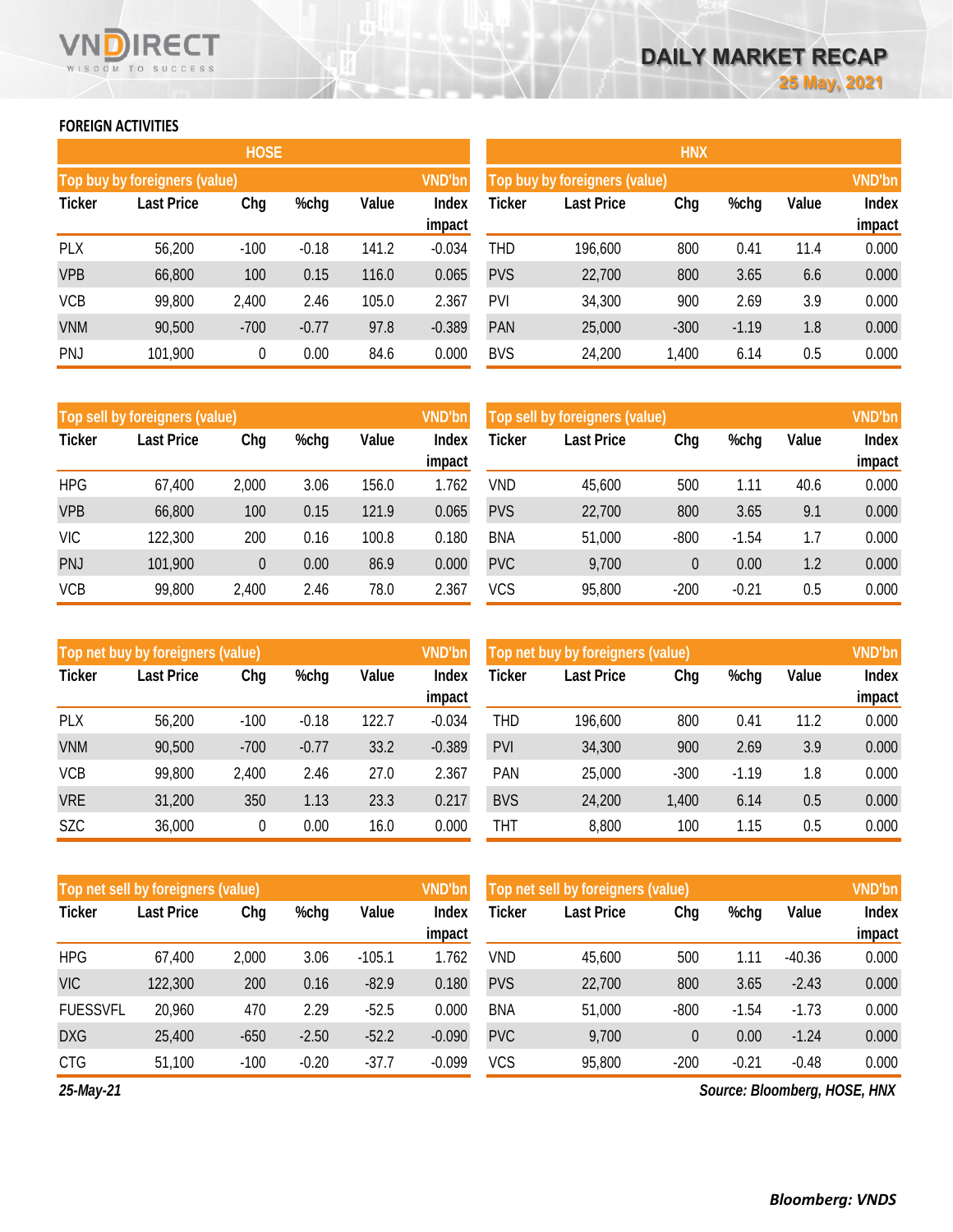## **TOP 60 MARKET CAP STOCKS SNAPSHOT ON HOSE**

Τ.

WISDOM TO SUCCESS

| No. Ticker             | <b>Price</b>     |              | Price change (%) |         |                |                |              |              | Mkt. Cap Outs. Vol. Float ratio Avail. Fll Ave. daily vol. | P/E           | P/B          | <b>ROE</b> | ROA         |
|------------------------|------------------|--------------|------------------|---------|----------------|----------------|--------------|--------------|------------------------------------------------------------|---------------|--------------|------------|-------------|
|                        | <b>VND</b>       | 1M           | 3M               | 6M      | <b>US\$mln</b> | <b>MIn'shs</b> | $\%$         |              | % (30 days-shs)                                            | $\pmb{\chi}$  | $\pmb{\chi}$ | $\%$       | %           |
| 1 VIC VM               | 122,300          | $-11.6$      | 12.3             | 15.8    | 17,940         | 3,382          | 23.2         | 22.3         | 2,346,393                                                  | 56.2          | 5.1          | 9.0        | 1.7         |
| 2 VCB VM               | 99,800           | $-4.0$       | 1.6              | 6.7     | 16,052         | 3,709          | 25.2         | 6.7          | 1,946,357                                                  | 17.5          | 3.7          | 22.8       | $1.7$       |
| 3 VHM VM               | 104,600          | $-0.4$       | 1.8              | 25.3    | 14,922         | 3,290          | 23.4         | 26.4         | 5,211,930                                                  | 13.3          | 3.8          | 33.6       | 12.6        |
| 4 HPG VM               | 67,400           | 19.5         | 52.7             | 89.3    | 9,685          | 3,313          | 53.9         | 19.8         | 27,224,880                                                 | 12.3          | 3.4          | 31.3       | 14.7        |
| 5 CTG VM               | 51,100           | 23.7         | 37.0             | 54.8    | 8,251          | 3,723          | 35.5         | 4.6          | 18,071,720                                                 | 10.7          | 2.1          | 20.9       | 1.4         |
| 6 VNM VM               | 90,500           | $-9.0$       | $-13.5$          | $-18.1$ | 8,202          | 2,090          | 35.2         | 45.2         | 4,420,097                                                  | 19.3          | 6.0          | 31.9       | 22.5        |
| 7 BID VM               | 46,700           | 11.2         | 8.7              | 13.1    | 8,146          | 4,022          | 19.0         | 13.3         | 3,724,877                                                  | 22.8          | 2.4          | 10.6       | 0.5         |
| 8 TCB VM               | 51,600           | 27.4         | 32.0             | 118.6   | 7,843          | 3,505          | 69.9         | N/A          | 15,622,600                                                 | 12.7          | 2.3          | 20.0       | 3.3         |
| 9 VPB VM               | 66,800           | 31.0         | 68.7             | 150.2   | 7,111          | 2,455          | 70.0         | 1.3          | 23,409,640                                                 | 14.4          | 2.9          | 22.5       | 2.7         |
| 10 GAS VM              | 82,900           | $-3.6$       | $-7.1$           | 0.2     | 6,881          | 1,914          | 4.2          | 46.6         | 851,910                                                    | 21.0          | 3.1          | 14.9       | 11.3        |
| 11 NVL VM              | 135,500          | 26.6         | 69.4             | 123.2   | 6,357          | 1,082          | 30.1         | 30.6         | 2,565,203                                                  | 32.4          | 4.6          | 15.3       | 3.4         |
| 12 MSN VM              | 113,600          | 13.6         | 26.8             | 38.0    | 5,787          | 1,175          | 38.4         | 67.2         | 2,975,420                                                  | 88.7          | 8.3          | 5.1        | 1.4         |
| 13 GVR VM              | 27,000           | 11.3         | $-6.6$           | 42.9    | 4,684          | 4,000          | 100.0        | 12.5         | 3,460,560                                                  | 24.7          | 2.3          | 9.2        | 5.6         |
| 14 SAB VM              | 157,900          | $-7.1$       | $-15.8$          | $-17.8$ | 4,391          | 641            | 10.4         | 37.1         | 193,947                                                    | 20.9          | 5.1          | 26.7       | 19.3        |
| 15 MBB VM              | 35,800           | 18.2         | 31.1             | 85.8    | 4,345          | 2,799          | 65.8         | 0.5          | 19,911,120                                                 | 9.9           | 1.9          | 21.6       | 2.2         |
| 16 ACB VM              | 38,000           | 13.8         | 17.3             | N/A     | 3,562          | 2,162          | 79.9         | N/A          | 8,914,077                                                  | 9.5           | 2.2          | 25.6       | 2.1         |
| 17 FPT VM              | 93,800           | 13.0         | 23.1             | 69.9    | 3,210          | 789            | 77.8         | 0.3          | 2,489,907                                                  | 19.9          | 4.4          | 23.6       | 9.4         |
| 18 VRE VM              | 31,200           | $-4.9$       | $-7.6$           | 10.4    | 3,075          | 2,272          | 31.2         | 19.4         | 7,031,034                                                  | 26.5          | 2.4          | 9.3        | $7.0$       |
| 19 PLX VM              | 56,200           | 10.2         | $-3.8$           | 11.5    | 3,031          | 1,244          | 8.6          | 4.6          | 1,737,287                                                  | 19.3          | 3.0          | 16.8       | 5.9         |
| 20 MWG VM              | 146,000          | $-1.0$       | 7.6              | 30.4    | 3,010          | 475            | 79.9         | N/A          | 1,038,163                                                  | 16.1          | 4.0          | 27.2       | 9.5         |
| 21 VIB VM              | 61,000           | 14.4         | 58.6             | 117.9   | 2,935          | 1,109          | 66.9         | 0.0          | 1,107,550                                                  | 12.9          | 3.5          | 31.1       | 2.3         |
| 22 VJC VM              | 113,300          | $-12.5$      | $-16.1$          | $-4.8$  | 2,661          | 542            | 46.1         | 11.3         | 521,593                                                    | 50.2          | 4.1          | 8.3        | 2.5         |
| 23 BCM VM              | 55,400           | $-1.1$       | $-5.3$           | 47.7    | 2,487          | 1,035          | 100.0        | 47.0         | 46,017                                                     | 27.1          | 3.5          | 13.7       | 4.7         |
| 24 STB VM              | 29,350           | 30.7         | 58.6             | 104.5   | 2,296          | 1,804          | 96.4         | 11.9         | 43,109,540                                                 | 19.6          | 1.8          | 9.4        | 0.6         |
| 25 HDB VM              | 32,500           | 20.8         | 27.5             | 62.4    | 2,246          | 1,594          | 66.8         | 4.3          | 6,497,467                                                  | 10.5          | 2.1          | 22.3       | 1.8         |
| 26 SSB VM              | 34,850           | 33.5         | N/A              | N/A     | 1,827          | 1,209          | 100.0        | N/A          | 1,561,070                                                  | 24.3          | 3.0          | 12.6       | 1.0         |
| 27 BVH VM              | 55,200           | $-6.4$       | $-7.4$           | 0.0     | 1,777          | 742            | 31.9         | 21.6         | 907,930                                                    | 21.7          | 2.0          | 9.5        | 1.4         |
| 28 HVN VM              | 26,700           | $-11.6$      | $-7.9$           | $-0.6$  | 1,642          | 1,418          | 3.9          | 20.8         | 893,410                                                    | N/A           | 26.3         | $-155.4$   | $-20.1$     |
| 29 TPB VM              | 35,100           | 25.4         | 28.3             | 70.5    | 1,631          | 1,072          | 56.0         | 0.0          | 6,286,304                                                  | 9.2           | 2.0          | 24.1       | 2.0         |
| 30 PDR VM              | 75,800           | 7.9          | 49.7             | 129.4   | 1,600          | 487            | 37.4         | 46.3         | 3,794,598                                                  | 28.1          | 6.9          | 28.0       | 8.5         |
| 31 EIB VM              | 26,800           | $-0.6$       | 48.1             | 55.4    | 1,429          | 1,229          | 94.0         | 0.2          | 1,204,100                                                  | 37.6          | 1.9          | 5.3        | 0.6         |
| 32 OCB VM              | 26,500           | 15.2         | 26.8             | N/A     | 1,259          | 1,096          | 77.4         | 1.3          | 4,112,067                                                  | N/A           | 1.6          | N/A        | N/A         |
| 33 MSB VM              | 24,900           | 13.7         | 33.2             | N/A     | 1,249          | 1,157          | 99.2         | 0.4          | 7,573,550                                                  | 10.2          | 1.6          | N/A        | N/A         |
| 34 POW VM              | 11,900           | $-5.6$       | $-6.3$           | 20.7    | 1,209          | 2,342          | 87.9         | 45.7         | 13,121,100                                                 | 11.5          | 1.0          | 8.6        | 4.2         |
| 35 SSI VM              | 40,900           | 23.9         | 22.3             | 113.0   | 1,146          | 646            | 85.7         | 54.1         | 14,359,110                                                 | 14.7          | 2.3          | 16.2       | 5.1         |
| 36 LPB VM              | 23,900           | 18.9         | 63.7             | 113.7   | 1,114          | 1,075          | 87.5         | 0.9          | 16,700,640                                                 | 11.4          | 1.7          | 16.0       | 1.0         |
| 37 PNJ VM              | 101,900          | 6.1          | 21.3             | 33.7    | 1,005          | 227            | 80.5         | 0.0          | 588,303                                                    | 20.5          | 4.0          | 21.0       | 14.2        |
| 38 KDH VM              | 37,050           | 5.0          | 14.4             | 42.8    | 898            | 559            | 83.5         | 18.5         | 4,598,820                                                  | 17.3          | 2.5          | 14.9       | 8.9         |
| 39 VCG VM              | 46,300           | $-3.1$       | $-3.5$           | N/A     | 887            | 442            | 42.2         | 48.1         | 276,863                                                    | 10.6          | 2.8          | 27.7       | 9.6         |
| 40 REE VM              | 59,100           | 13.0         | 4.8              | 28.8    | 792            | 309            | 55.3         | 0.0          | 666,637                                                    | 10.2          | 1.5          | 16.3       | 8.8         |
| 41 HSG VM              | 40,200           | 33.3         | 55.8             | 122.1   | 775            | 445            | 68.4         | 40.6         | 13,291,970                                                 | 7.4           | 2.2          | 35.0       | 12.5        |
| 42 KBC VM              | 33,700           | $-9.2$       | $-13.8$          | 121.7   | 687            | 470            | 65.0         | 29.4         | 5,676,714                                                  | 20.6          | 1.5          | 7.8        | 3.5         |
| 43 BHN VM              | 61,900           | $-9.0$       | $-15.2$          | $-9.5$  | 622            | 232            | 0.9          | 31.6         | 3,650                                                      | 18.3          | 3.2          | 17.5       | 11.8        |
| 44 VGC VM              | 29,900           | $-10.7$      | $-20.2$          | 15.0    | 581            | 448            | 10.8         | 42.7         | 295,330                                                    | 18.6          | 2.0          | 10.9       | 3.4         |
| 45 DXG VM              | 25,400           | 5.6          | 10.4             | 84.7    | 571            | 518            | 82.0         | 15.9         | 8,284,647                                                  | N/A           | 2.0          | $-0.5$     | $-0.1$      |
| 46 KDC VM              | 56,800           | 9.7          | 18.3             | 57.8    | 563            | 229            | 54.5         | 74.5         | 1,216,453                                                  | 42.3          | 2.2          | 4.9        | 2.3         |
| 47 GEX VM              | 26,200           | $-0.2$       | 24.8             | 25.4    | 555            | 488            | 63.1         | 36.2         | 5,445,364                                                  | 12.4          | 1.8          | 14.8       | 3.8         |
| 48 DHG VM              | 95,200           | $-4.3$       | $-5.7$           | $-7.8$  | 540            | 131            | 5.2          | 45.5         | 19,840                                                     | 16.9          | 3.3          | 20.2       | 17.2        |
| 49 VCI VM              | 74,300           | 19.5         | 37.6             | 78.2    | 536            | 167            | 64.3         | 78.3         | 1,880,280                                                  | 13.0          | 2.5          | 22.1       | 11.4        |
| 50 APH VM              |                  |              |                  | $-4.3$  | 532            |                |              |              |                                                            |               |              | 4.5        |             |
| 51 DGC VM              | 62,900<br>71,700 | 23.6<br>19.5 | 21.3<br>25.9     | 76.9    | 532            | 195<br>171     | 95.9<br>62.1 | 68.2<br>45.4 | 1,387,530<br>995,588                                       | 117.6<br>13.0 | 4.0<br>3.0   | 24.6       | 0.9<br>18.3 |
|                        |                  | $-3.4$       | $-10.3$          | 7.1     | 527            | 617            | 25.3         | 91.5         | 2,808,367                                                  | 17.4          | 1.5          | 8.7        |             |
| 52 SBT VM<br>53 HNG VM | 19,700<br>10,600 | $-8.6$       | $-7.0$           | $-20.6$ | 510            |                | 40.6         | 48.8         |                                                            | 451.5         | 1.3          | 0.3        | 3.6         |
|                        |                  |              |                  |         |                | 1,109          |              |              | 11,516,370                                                 |               |              |            | 0.1         |
| 54 GMD VM              | 38,950           | 16.3         | 18.0             | 44.3    | 509            | 301            | 80.5         | 8.9          | 2,751,010                                                  | 31.3          | 1.9          | 6.2        | 4.0         |
| 55 HCM VM              | 37,450           | 18.9         | 27.8             | 54.1    | 495            | 305            | 39.8         | 1.2          | 5,018,234                                                  | 15.2          | 2.4          | 16.4       | 7.1         |
| 56 LGC VM              | 58,200           | $-5.7$       | $-30.7$          | $-11.1$ | 487            | 193            | 0.2          | 4.0          | 277                                                        | 33.0          | 3.5          | 10.9       | 2.9         |
| 57 NLG VM              | 38,600           | 10.4         | 6.2              | 36.2    | 478            | 285            | 52.9         | 4.2          | 2,728,537                                                  | 9.6           | 1.7          | 17.4       | 7.1         |
| 58 DIG VM              | 29,550           | 5.5          | 4.0              | 52.2    | 449            | 350            | 36.0         | 46.5         | 4,452,634                                                  | 13.5          | 2.2          | 17.2       | 7.5         |
| 59 HPX VM              | 36,400           | 10.6         | $-5.3$           | 33.1    | 418            | 264<br>529     | 33.7<br>24.4 | 35.0         | 940,147                                                    | 89.2          | 2.9<br>1.5   | 3.4<br>9.4 | 1.6         |
| 60 DCM VM              | 17,650           | 9.3          | 31.7             | 45.3    | 405            |                |              | 45.8         | 2,738,810                                                  | 15.7          |              |            | 7.7         |

*Source: Bloomberg 25 May*